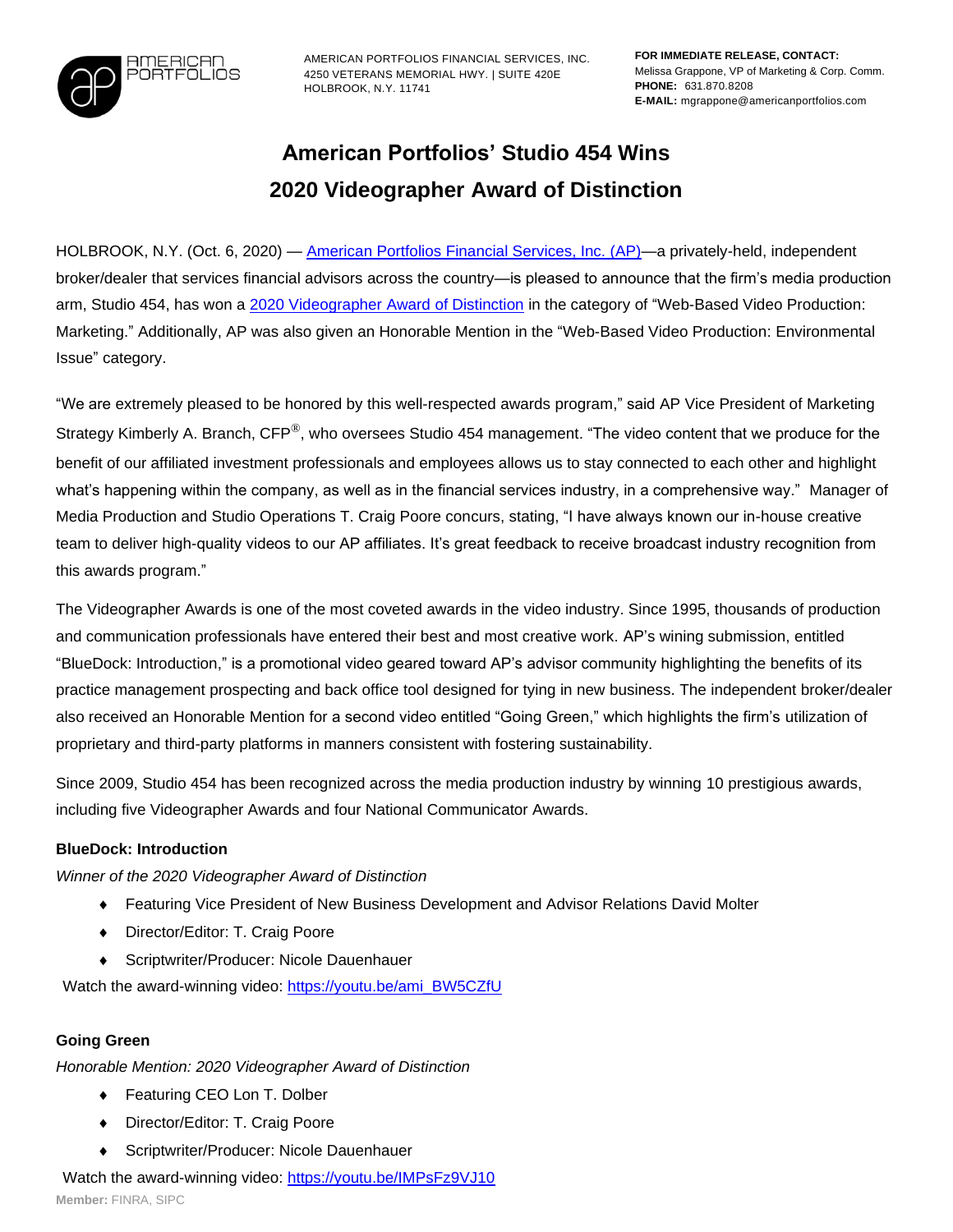

AMERICAN PORTFOLIOS FINANCIAL SERVICES, INC. 4250 VETERANS MEMORIAL HWY. | SUITE 420E HOLBROOK, N.Y. 11741

#### **About American Portfolios**

Headquartered in Holbrook, N.Y., American Portfolios Financial Services, Inc. (APFS) is a full-service, independent broker/dealer and member firm of FINRA and SIPC, offering a complete range of financial services, including personal financial and retirement planning, securities trading, mutual funds, access to investment research, long-term care planning, insurance products and tax-free investing. Fee-based asset management is offered through its sister subsidiary, American Portfolios Advisors, Inc., (APA), an SEC Registered Investment Advisor. Both entities, along with technology entity American Portfolios Advisory Solutions, LLC, collectively reside under the legal entity American Portfolios Holdings, Inc. (APH). Full-service securities brokerage is available through a clearing firm relationship with Pershing, LLC, a BNY Mellon firm, the securities of which are held on a fully disclosed basis. The company currently supports 863 independent investment professionals—inclusive of registered assistants—and more than 375 non-registered associates, located in 405 branch locations throughout the nation. It was named [Broker-Dealer of the Year\\*](https://www.prweb.com/releases/american_portfolios_financial_services_inc_named_2019_broker_dealer_of_the_year_by_investment_advisor_magazine_for_the_fifth_consecutive_year/prweb16533194.htm) (Division III) by Investment Advisor magazine for six consecutive years (2015-2020); a 2019 and 2020 [WealthManagement.com Industry Award Finalist](https://www.prweb.com/releases/american_portfolios_named_wealthmanagement_com_2019_industry_award_finalist_for_enhanced_customer_service_support/prweb16482196.htm) in multiple categories, and the 2020 winner in the service category of B/Ds under 1,000 representatives for its Virtual Administrative Services (VAS) program<sup>\*\*</sup>; one of the Best Companies to [Work for in the state of New York](https://www.prweb.com/releases/american_portfolios_chosen_as_one_of_the_best_companies_to_work_for_in_new_york_state_for_fifth_year_in_a_row/prweb16872514.htm) for five consecutive years (2016-2020) by the New York State Society for Human Resources Management (NYS-SHRM) and the Best Companies Group (BCG); and one of the [Top Long Island](https://www.prweb.com/releases/american_portfolios_financial_services_named_one_of_the_top_long_island_workplaces_for_2018_by_newsday/prweb15881144.htm)  [Workplaces](https://www.prweb.com/releases/american_portfolios_financial_services_named_one_of_the_top_long_island_workplaces_for_2018_by_newsday/prweb15881144.htm) for 2018 and 2019 by Newsday.

*\* Based on a poll of registered representatives conducted by Investment Advisor magazine. Broker/dealers rated highest by their representatives are awarded "Broker/Dealer (B/D) of the Year."*

\*\* *Wealthmanagement.com Industry Award finalists are selected by a panel of independent judges made up of subject matter experts in the industry. Award is based on support provided to AP's affiliated people and does not reflect public customers nor their account performance.*

#### **About American Portfolios' Studio 454**

AP's Studio 454 is a state-of-the-art, broadcast-quality facility conveniently located at the firm's home office in Holbrook, N.Y. It consistently delivers company news reports and executive messages that are vital to the day-to-day business of its affiliated investment professionals. The studio also specializes in producing a broad array of video content for the independent broker/dealer's far-reaching advisor community. The Studio 454 environment is fully equipped with motion picture production equipment to shoot multi-camera in high definition, generating professional results in digital format. The full-service facility offers everything from high-tech lighting and crisp sound to variable set options and smooth teleprompter operation. Studio 454's video production services, which are offered to AP affiliated financial advisors free of charge, are suited to manage any video project optimally and efficiently. The independent broker/dealer made further investment in its on-site media production facility in 2019 by adding a modular set, capable of creating a dozen different set options for its many in-house video productions. The firm's investment professionals, focus partners and home office staff members are now even better equipped to relay their messages to the advisor community and end clients through this new enhancement.